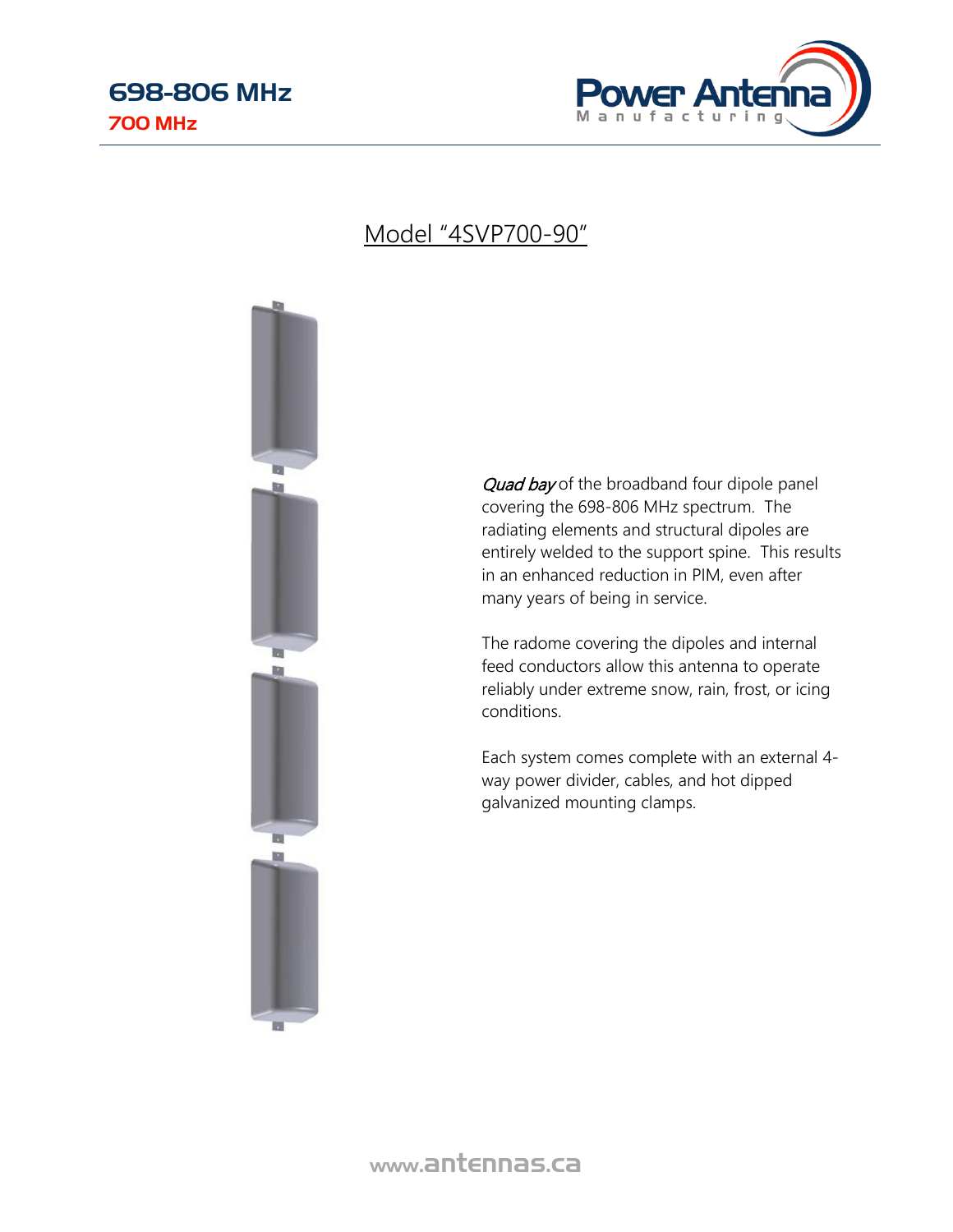

## **Electrical**

|                           | Frequency: 698-806 MHz                                        |
|---------------------------|---------------------------------------------------------------|
|                           | Gain: 16 dBd (18.1 dBi) w/o electrical beam tilt              |
|                           | Beam width: 90 degrees at 750 MHz (-3dB pts)                  |
| Impedance: 50 ohms        |                                                               |
| VSWR: < 1.5:1             |                                                               |
| Polarization: Vertical    |                                                               |
|                           | Max. Input Power: 500W standard, higher input power available |
|                           | PIM: $\lt$ -150 dBc (2 x 20w)                                 |
| Input Connector: N female |                                                               |
| $F/B$ Ratio: 20 dB        |                                                               |
|                           | XPD: 22 dB typical                                            |
|                           | Beam tilt: Any degree of electrical or mechanical available   |

## **Mechanical**

|                                          | Weight: 80 lbs (without mounting hardware)                                                                  |
|------------------------------------------|-------------------------------------------------------------------------------------------------------------|
| Mounting:                                | Hot dipped galvanized steel, customized to tower spec or<br>standard pipe OD                                |
|                                          | Radiating Elements: Structural Aluminum 4 dipole panel with machined brass<br>connectivity                  |
|                                          | Reflector: Galvanized sheet metal                                                                           |
|                                          | Radome: UV stabilized ASA                                                                                   |
| Grounding:                               | Antenna and radiating elements are fully DC grounded via the<br>mounting hardware for lightning protection. |
|                                          | Dimensions: 500mm wide X 4400mm long X 200mm deep                                                           |
|                                          | Wind load: 3.26 kN Frontal, 1.0 kN Lateral @ 160 km/h                                                       |
| Vertical Height Reg'd: 4.4 m / 14.5 feet |                                                                                                             |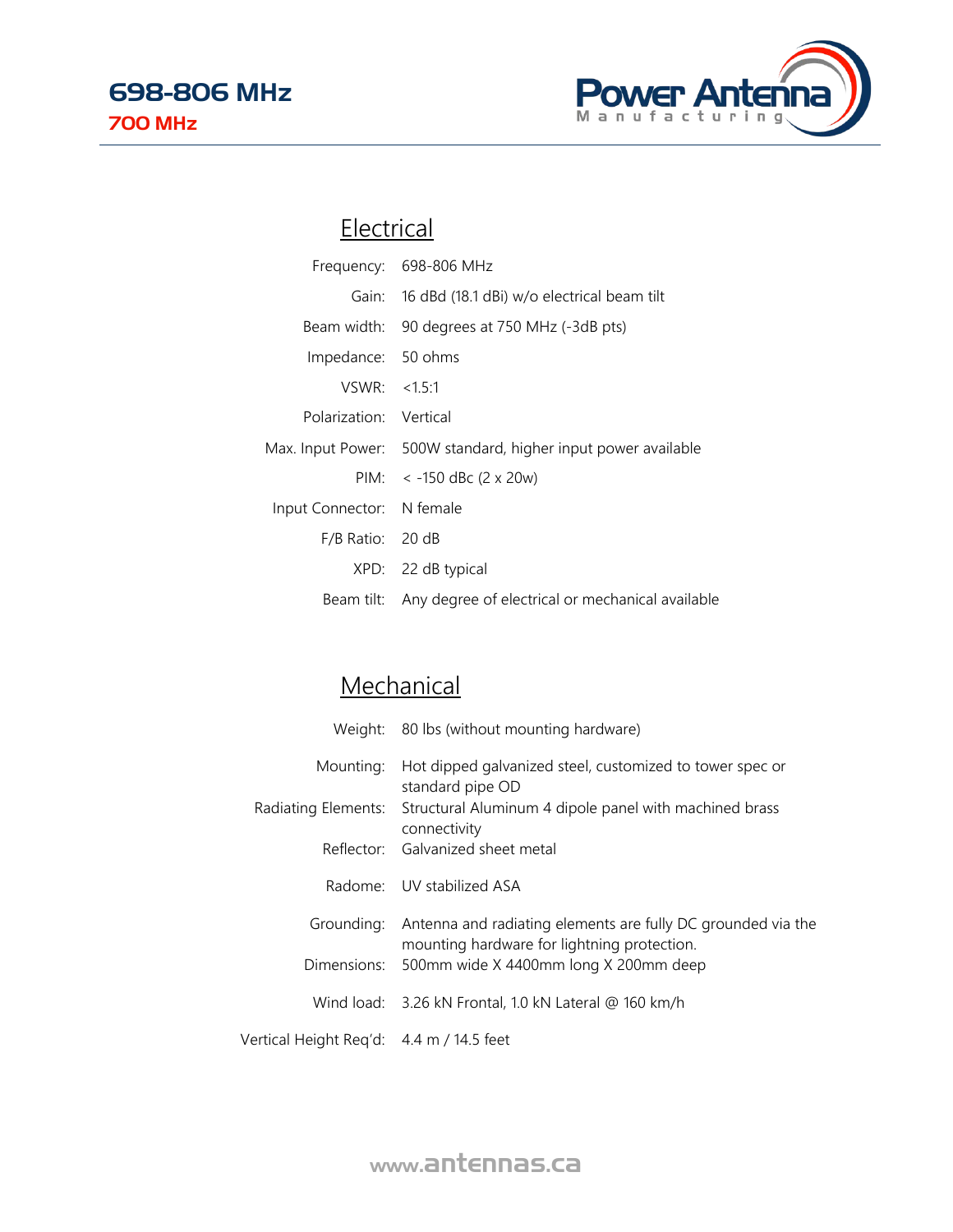





www.antennas.ca